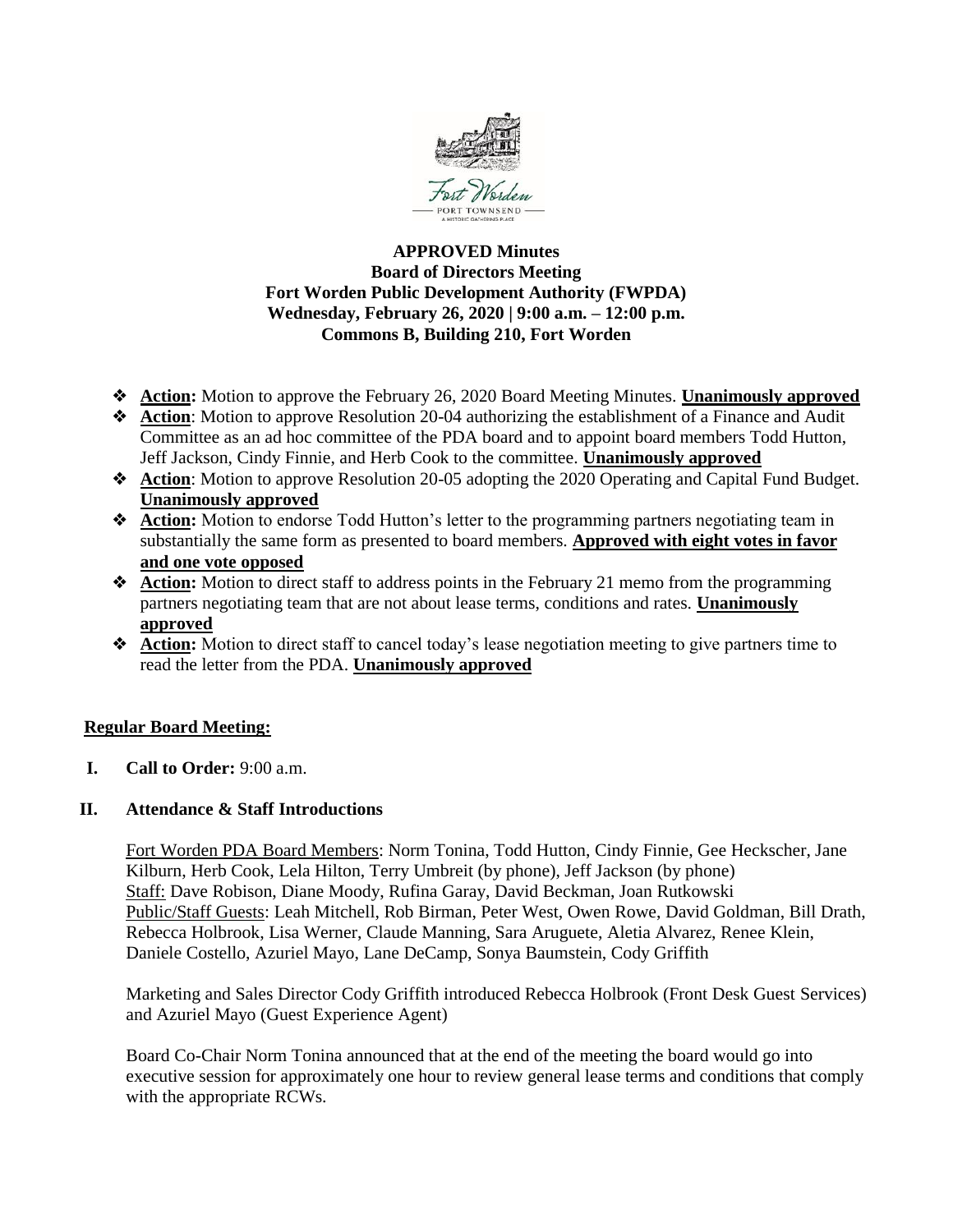## **Public Comment**

Rob Birman, Centrum's Executive Director, introduced Leah Mitchell, Centrum's new board chair.

## **III. Correspondence**

See board packet on the website for PDA-related articles and communications.

### **IV. Consent Agenda**

Review and approval of regular Board meeting minutes, February 26, 2020 **Action:** Motion to approve the February 26, 2020 Board Meeting Minutes. **Unanimously approved**

## **V. Maestro Property Management Presentation**

## **A. Staff Report**

Chief Financial Officer Diane Moody provided an update on the transition to Maestro, which is the PDA's new property management system. She introduced Sanjiv Parmar, who has been training PDA staff in how to use Maestro. Parmar provided an overview of the system, which Moody said is much more efficient than the PDA's former system and can provide many more detailed reports that will help support operational decisions.

## **B. Board Discussion**

Board members expressed appreciation for the new system's features. It was noted that the improved system costs 10% more than the previous system, and its features and efficiency will lead to operational savings that will more than offset the cost.

### **VI. Resolution 20-04 Authorizing Establishment of an Ad Hoc Finance and Audit Committee**

### **A. Board Report**

Treasurer Jeff Jackson provided an overview of the results from the State's audit of the PDA's 2016 and 2017 financial statements and accountability measures. The audit team presented the results at the February Executive Committee meeting, and the audit report has been shared with the full board. Jackson said the report's finding regarding inadequate controls over financial statement reporting reflect a few issues, including the PDA not having adequate systems in place in 2016 and 2017 for accounting that became more complicated as the PDA grew. This includes incorrectly classifying unrestricted and restricted funds. The PDA has provided a written response (see board packet) to this finding, identifying challenges with audit staff turnover and a learning curve regarding reporting requirements as the PDA transitioned from cash-basis accounting to Generally Accepted Accounting Principles (GAAP). Jackson said staff and board members understand the errors that were made. Also contributing to the material finding is the audit team's belief that the PDA should include the Fort Worden Foundation and its component units in its financial statements. If passed, Resolution 20-04 would establish a Finance and Audit Committee as an ad hoc committee of the Board of Directors. Jackson said the Executive Committee has historically served as an audit committee and the board should have set up a more formal audit committee sooner. He said the ad hoc committee could provide a second layer of review before statements are submitted for future audits.

# **B. Board and Staff Discussion**

Board co-chair Todd Hutton said the board has concerns about the findings and expects that the underlying issues have been resolved. Moody said errors have been fixed. Robison added that staff will be attending advanced training in GAAP accounting. Hutton also noted that there is a difference in staff and the audit team's interpretations of how some financial activity should be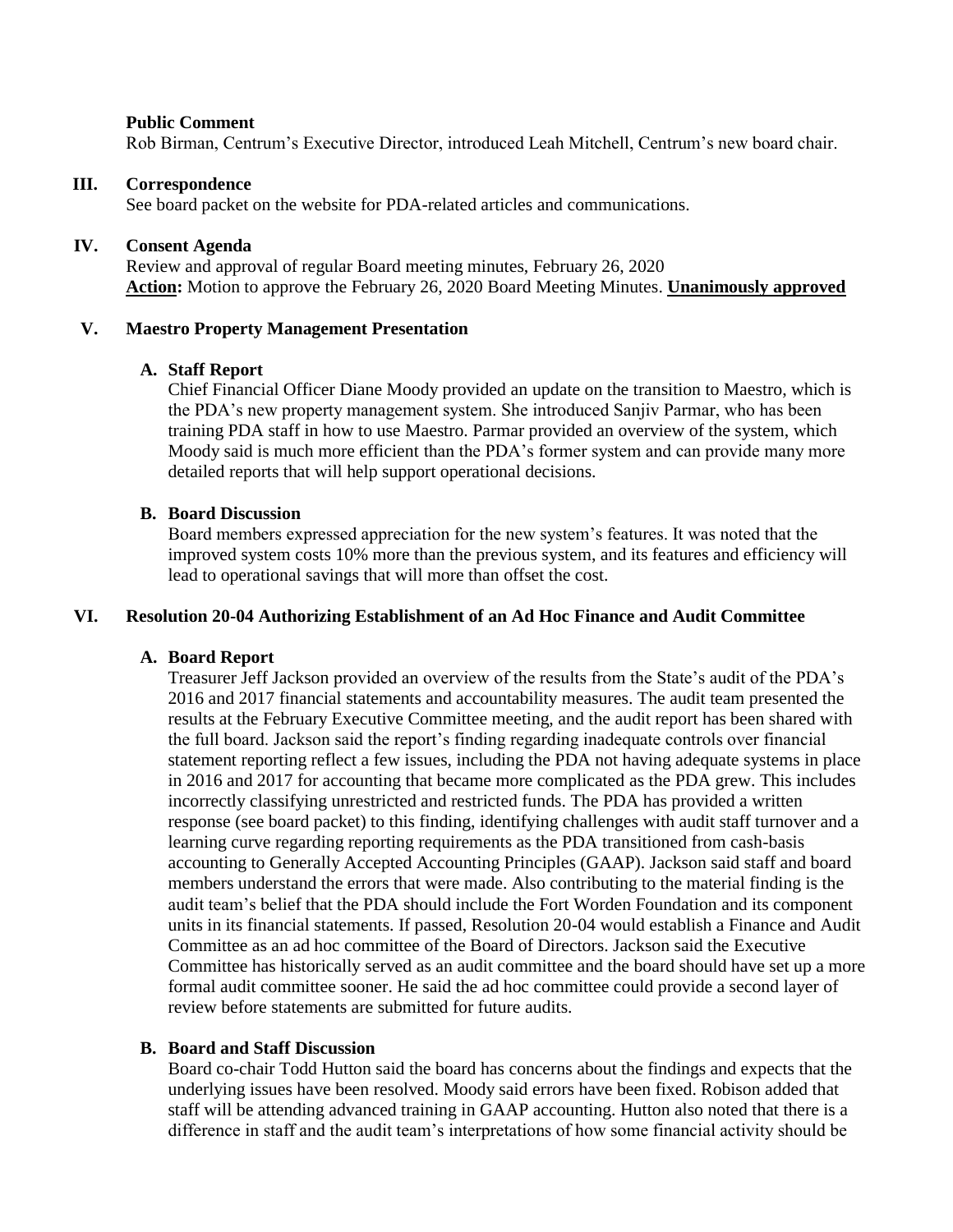classified and on the relationship between the Foundation and the PDA. PDA staff are working with state auditors to further assess the nature of the relationship between the PDA and the Foundation to reach a final conclusion about whether the PDA financial reports need to include the Foundation's financial activity. Robison said the Fort Worden Foundation was modeled on the Pike Place Foundation's relationship to the Pike Place Market, and the entities keep separate books. Hutton said the audit team admitted that they did not necessarily support some of the Pike Place PDA financial practices. Hutton said the ad hoc committee will provide a more formal mechanism for reviewing financials, and the responsibilities are clearly laid out in the resolution. Jackson would serve as the committee's chair. Currently, the PDA bylaws only allow for one standing committee, which is the Executive Committee. If the bylaws change, the Finance and Audit committee could become a standing committee, Hutton said.

Action: Motion to approve Resolution 20-04 authorizing the establishment of a Finance and Audit Committee as an ad hoc committee of the PDA board and to appoint board members Todd Hutton, Jeff Jackson, Cindy Finnie, and Herb Cook to the committee. **Unanimously approved**

### **VII. Review and Discussion of Financials**

#### **A. Staff Report**

Moody presented a report on revenue and expenses for January, showing net revenue at - \$218,872. She said operating expenses for January are about \$15,000 under budget. Reimbursements for grant-funded projects should arrive soon and will help net revenue, she said.

#### **B. Board Discussion**

Discussion was deferred to the budget presentation.

## **VIII. 2020 Operating and Capital Fund Budget Review and Resolution 20-05 to adopt 2020 Operating and Capital Fund Budget**

### **A. Staff Report**

Moody and Finance Director Sonya Baumstein provided an overview of revenue and expense activity since PDA operations began in 2015. Moody said the PDA ended 2019 at a deficit, and over the last several weeks the finance team has worked with individual board members to examine how the business model can provide sustainability over the long run. Moody and Baumstein summarized how the PDA will decrease expenses and increase revenue in 2020 (see agenda packet on website). The hospitality services budget will include grounds maintenance, and facility maintenance will be moved out of the budget into the budget for funded capital improvement projects. Maintenance projects will not happen until funding is secured, Moody said. Other cost saving measures include no wage increases for the executive team, closing Taps for lunch through April, and capping food & beverage personnel costs. Glamping is expected to come online in late May and is projected to bring in \$370,000 in 2020, which will help offset losses from the temporary closure of NCO Row and Officers Row for State Parks infrastructure projects. Moody said the budget team also deeply analyzed food and beverage operations to make sure the net revenue increases, and this included looking to increase the cost of meal plans for partner events because they currently just pay cost while off-campus organizations are priced with a net margin. With these and other measures, the draft hospitality budget ends with approximately \$192,000 in net revenue. Moody also reviewed the draft capital improvements project budget, which is \$6,401,065.

#### **B. Board Discussion**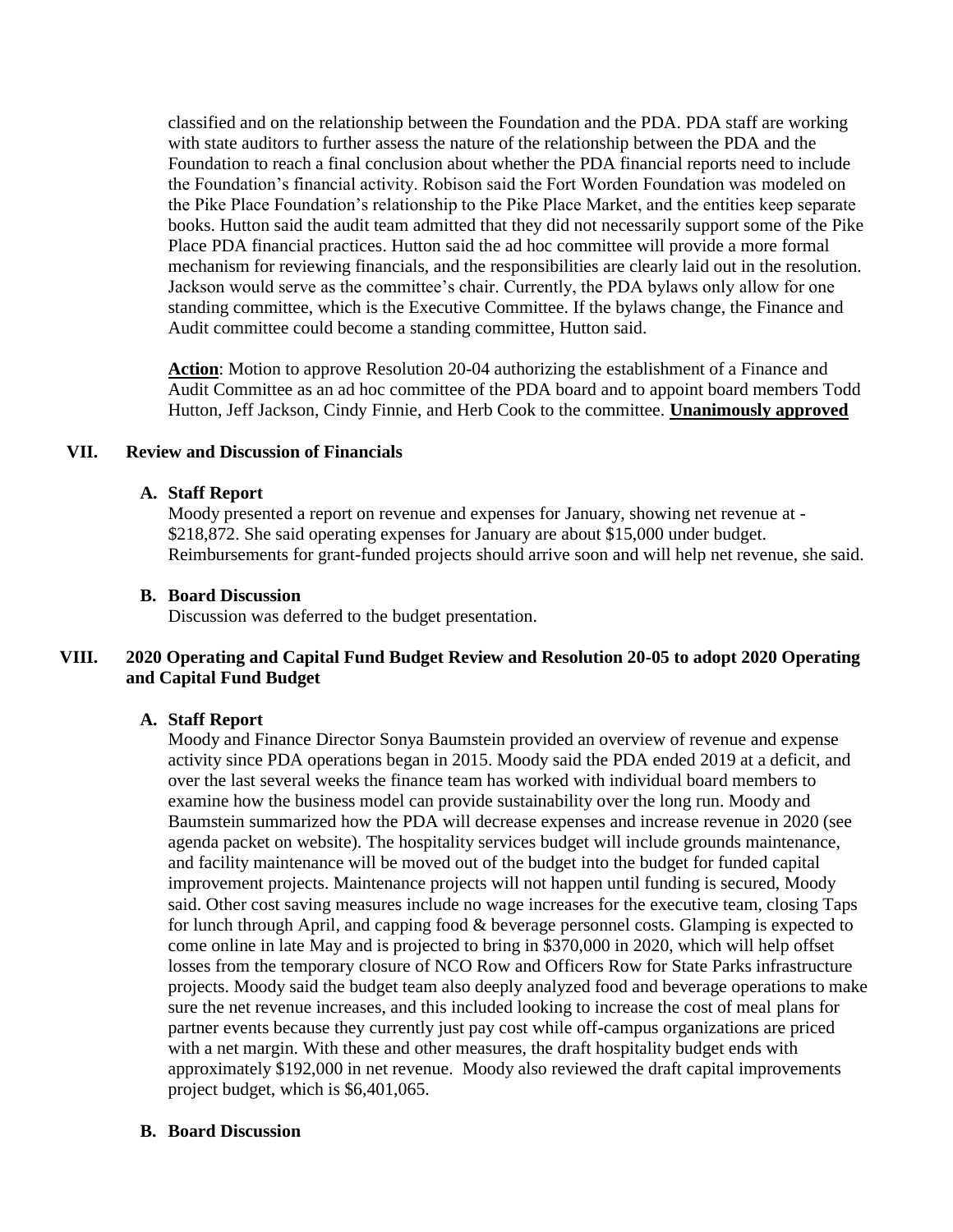Board members discussed some of the measures that have shaped the draft hospitality budget beyond earlier predictions of a deficit budget. Board member Cindy Finnie applauded the team's work at a time when creative reductions are happening throughout the industry due to economic challenges. Jackson said he feels good about the budget from a self-help perspective, but everything needs to go as planned for it to succeed. He said unforeseen maintenance needs will have a dramatic impact on the budget. The underlying model needs to change with the help of stakeholders, Jackson said. Board co-chair Norm Tonina recommended that staff consider adding a \$75,000 contingency fund for emergency maintenance needs that arise across campus. Board members agreed with the recommendation, which would reduce the budgeted net income to approximately \$117,000.

**Action**: Motion to approve Resolution 20-05 adopting the 2020 Operating and Capital Fund Budget. **Unanimously approved**

# **IX. Staff Report**

## **A. Construction Projects & Major Repairs**

Capital Projects Director David Beckman provided a status update on Parks projects happening on campus and PDA projects.

## **B. 10-Year Unified Capital Plan**

Robison said the Fort Worden Coordinating Committee will meet on Friday to consider approving the annual maintenance report, the 2020 Maintenance Plan, and the 10-year Unified Capital Plan. State Parks staff and PDA leaders are negotiating priorities for the 10-year plan.

### **C. Legislation Affecting Fort Worden**

Robison referred the board to the written testimony he submitted to the House Capital Budget Committee in support of House Bill 2352, which would strengthen funding for the Building for the Arts Program and increase the matching funds requirement, and Senate Bill 6252/House Bill 2601, both of which would remove the requirement for unanimous approval of long-term leases and replace it with an affirmative majority vote by the Parks and Recreation Commission.

### **D. Makers Square Update**

Robison described the effort to secure funding to finish phase one of Makers Square. A second round of grants awarded from the Building for the Arts and Heritage Capital Project programs are inaccessible because they were meant for work that was done early in the construction process to qualify for historic tax credits. Robison said he is working to get the funds reappropriated by the legislature, and the process is going well.

### **E. 3-Year Operating Pro Forma**

Robison said PDA staff are working with a consultant to build a proforma template for hospitality, facilities maintenance, and capital improvement projects. It will be presented to the board when ready.

## **F. Port of Seattle Grant**

Griffith informed the board that the PDA has been awarded \$9,000 of a \$10,000 maximum grant distribution from the Port of Seattle's 2020 Marketing Tourism Grant. She said it will be used to promote glamping in the Alaska Airlines Beyond inflight magazine.

### **G. Events Update**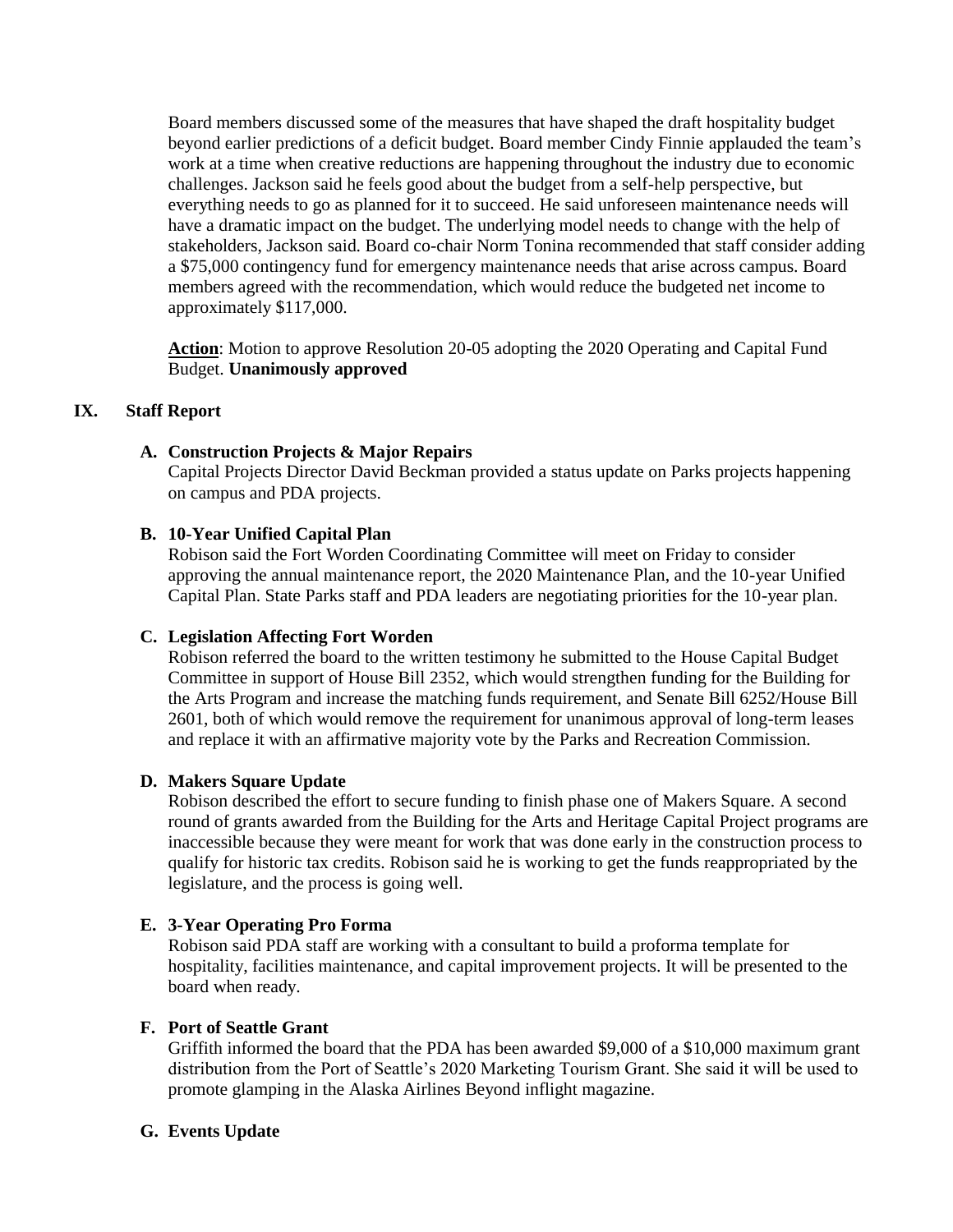Robison announced that the PDA has entered into a contract with Seattle Theater Group (STG) for a three-day summer event. Based on last year's THING, which showed that the campus can accommodate more people, STG is expanding per-day ticket sales from 5,000 to 6,500. Robison said work has begun to see if camping and park and ride options can be expanded. PDA staff will again work with the Neighborhood Advisory Committee on measures to minimize noise and traffic in the neighborhood. As for the 4th of July event, Robison said it will again involve a laser light show instead of fireworks and other activities will include increased options for children activities.

# **H. Leasing Update**

Chief Strategy Officer Rufina Garay referred the board to the notice given to Newport Academy regarding their breach of agreement and the termination of the agreement for their office space at Fort Worden. The letter notes that Newport Academy hasn't met their commitment to utilize the premises and several Fort Worden campus services in the operation of its behavioral health operations. Garay said the termination shows the accountability the PDA seeks from residential partners. As for the process to finalize the lease with KPTZ, Garay said current work includes the early stages of calculating the common area maintenance cost. Lease negotiations with the partner representatives has included conversations about indemnification language and continued analysis of the updated appraisal, she said. Robison added that the agenda packet includes a recent memo from the partner negotiating team and some of those lease rates and terms will be the subject of executive session.

# **I. Fort Worden Collaborative Planning Process**

Robison referred the board to the notes from the first Fort Worden Collaborative session. He said the second session has been postponed because of the current focus on finalizing the PDA budget as well as the unified capital plan for Friday's Fort Worden Coordinating Committee meeting.

# **X. Public Comment**

Centrum Executive Director Rob Birman offered to meet with PDA leadership if desired.

# **XI. Executive Session**

At 11:25 a.m. Tonina announced that the Board will enter into an executive session to review general lease rates and terms in accordance with RCW 42.30.110(c). He said the board would not take any action during the session, which he expected to last for one hour but may take action when the board reconvenes back into the regular meeting.

# **XII. Regular Meeting Resumes**

Tonina reopened the board meeting at 12:40 p.m.

**Action:** Motion to endorse Todd Hutton's letter to the programming partners negotiating team in substantially the same form as presented to board members. **Approved with eight votes in favor and one vote opposed**

**Action:** Motion to direct staff to address points in the February 21 memo from the programming partners negotiating team that are not about lease terms, conditions and rates. **Unanimously approved**

Action: Motion to direct staff to cancel today's lease negotiation meeting to give partners time to read the letter from the PDA. **Unanimously approved**

Tonina invited public comment. No comment was given.